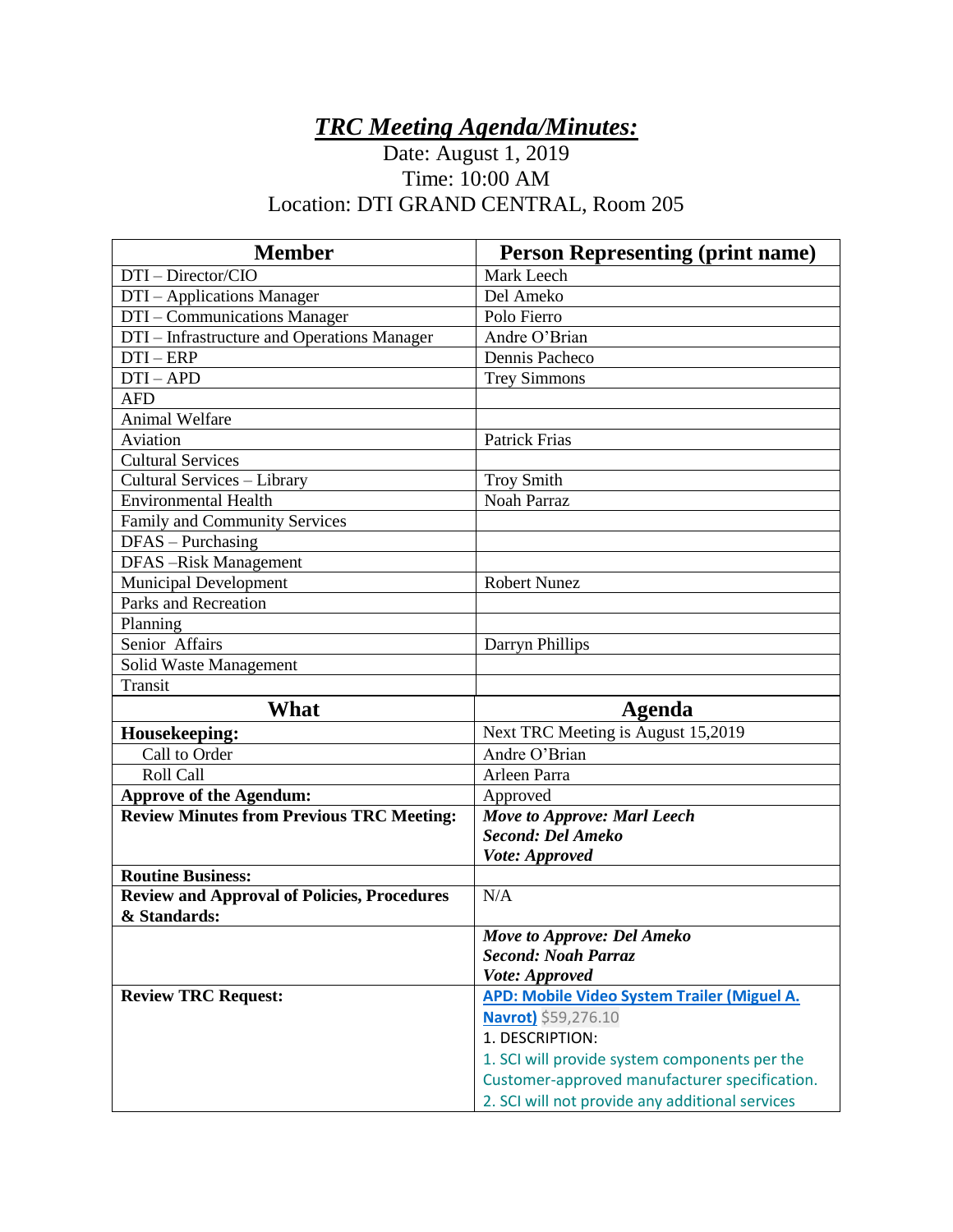| outside the above Scope of Work and Project                |
|------------------------------------------------------------|
| Detail, without the                                        |
| Customer's direction and written permission.               |
| 2. BUSINESS CASE/JUSTIFICATION:                            |
| This is for Councilor Jones and CIP set-aside funds        |
| will be used. She has requested I order this ASAP.         |
| 3. MAINTENANCE, TRAINING, AND OTHER                        |
| <b>ASSOCIATED COSTS:</b>                                   |
| 1. Electrical Requirements: The mobile unit uses           |
| self-contained power                                       |
| 2. Network Requirements: The Customer will                 |
| provide a mobile "Air Card" for each trailer               |
| ordered, prior to                                          |
| trailer delivery, per manufacturer specifications,         |
|                                                            |
| in order to connect to the Customer-provided ISP.<br>NOTE: |
|                                                            |
| Network connectivity is dependent on ISP                   |
| coverage.                                                  |
| 3. General Requirements: The Customer will                 |
| provide a Project Supervisor for project                   |
| coordination prior to and during                           |
| installation, and a System Administrator for               |
| system management after installation                       |
| completion. Pre-installation                               |
| coordination performed by the Customer Project             |
| Supervisor will include the completion of all items        |
| identified for                                             |
| Customer delivery prior to initiation of on-site           |
| installation. The Customer will provide                    |
| scheduling, access and escorts                             |
| as required, in order to permit SCI personnel to           |
| complete the installation in a time-efficient              |
| manner.                                                    |
| Move to Approve: Del Ameko                                 |
| <b>Second: Noah Parraz</b>                                 |
| Vote: Approved                                             |
| <b>APD: Genemapper &amp; Genetic Analyzer (Miguel</b>      |
| A. Navrot) \$368,421.40                                    |
| 1. DESCRIPTION:                                            |
| See attached quote.                                        |
| 2. BUSINESS CASE/JUSTIFICATION:                            |
| This is to replace the Crime lab DNA unit's                |
| Genemapper system. It includes the Genemapper              |
| software, Genetic Analyzer hardware, and PCs to            |
| be used with the system.                                   |
| 3. MAINTENANCE, TRAINING, AND OTHER                        |
| <b>ASSOCIATED COSTS:</b>                                   |
| See attached quote.                                        |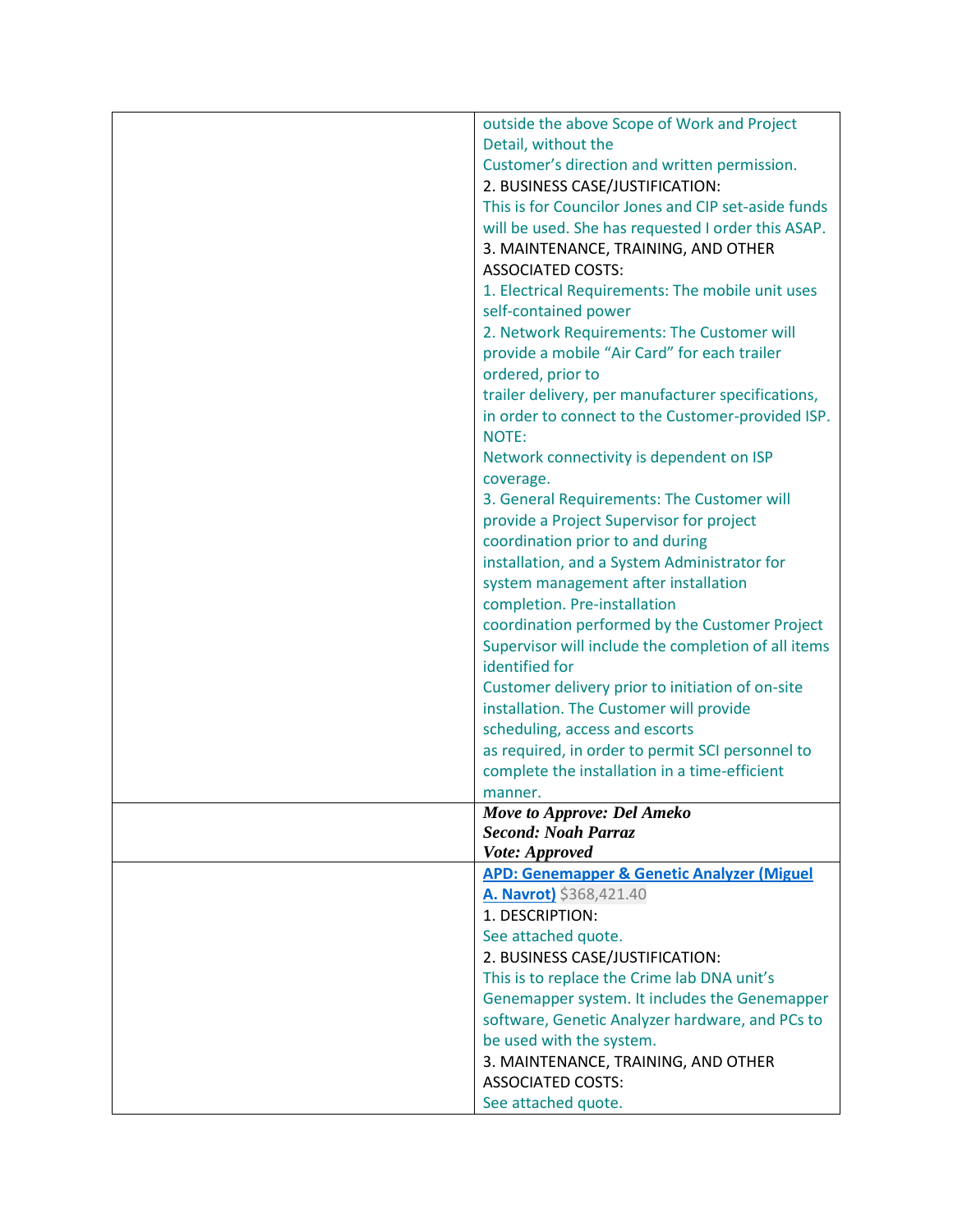| 4. IMPACT TO CITY/DEPT RESOURCES:                      |
|--------------------------------------------------------|
| N/A                                                    |
| Move to Approve: Del Ameko                             |
| <b>Second: Noah Parraz</b>                             |
| Vote: Approved                                         |
| <b>Vigilante LPR for APD RTCC (Trey Simmons)</b>       |
| \$61,190.00                                            |
| 1. DESCRIPTION:                                        |
| 3 - Mobile LPR 3-Camera System w/ Intergraded          |
| Processor                                              |
| 2 - Covert Toolboxes                                   |
| 3 - LPD Camera Mounting Kits                           |
| 1 - Vigilant Hosted/Managed Centralized LPR            |
| Server                                                 |
| 2 - Toolboxes, one regular SUV                         |
| 2. BUSINESS CASE/JUSTIFICATION:                        |
| This system will allow the RTCC to rapidly deploy      |
| high-performance license plate recognition (LPR)       |
| for special events, tactical operations such as        |
| roadside checkpoints, and for use on unmarked          |
| vehicles. The Mobility Kit¿s portability is also ideal |
| for agencies that do not have dedicated LPR            |
| patrol vehicles and need to share an LPR system        |
| across multiple vehicles.                              |
| 3. MAINTENANCE, TRAINING, AND OTHER                    |
| <b>ASSOCIATED COSTS:</b>                               |
| Includes LPR Basic Service Package - 1 year per        |
| Camera / Configuration of Hosted/Managed               |
| <b>LEARN Server Account / Training on Hardware</b>     |
| and Software / Shipping & Handling / Startup and       |
| <b>Commissioning / Site Travel</b>                     |
| 4. IMPACT TO CITY/DEPT RESOURCES:                      |
| Move to Approve: Del Ameko                             |
| <b>Second: Noah Parraz</b>                             |
| Vote: Approved                                         |
| <b>Sunport ASOCS (Patrick V. Frias) \$91,375.00</b>    |
| 1. DESCRIPTION:                                        |
| <b>GCR ASOCS Airfield and Operations Work Order</b>    |
| system and Notice to Airmen (NOTAM)to include          |
| cloud hosting.                                         |
| 2. BUSINESS CASE/JUSTIFICATION:                        |
| ASOCS is needed to provide accurate FAA Work           |
| order and NOTAM reports for Airfield and Airport       |
| Operations.                                            |
| 3. MAINTENANCE, TRAINING, AND OTHER                    |
| <b>ASSOCIATED COSTS:</b>                               |
| Maintenance is included with the cloud hosting.        |